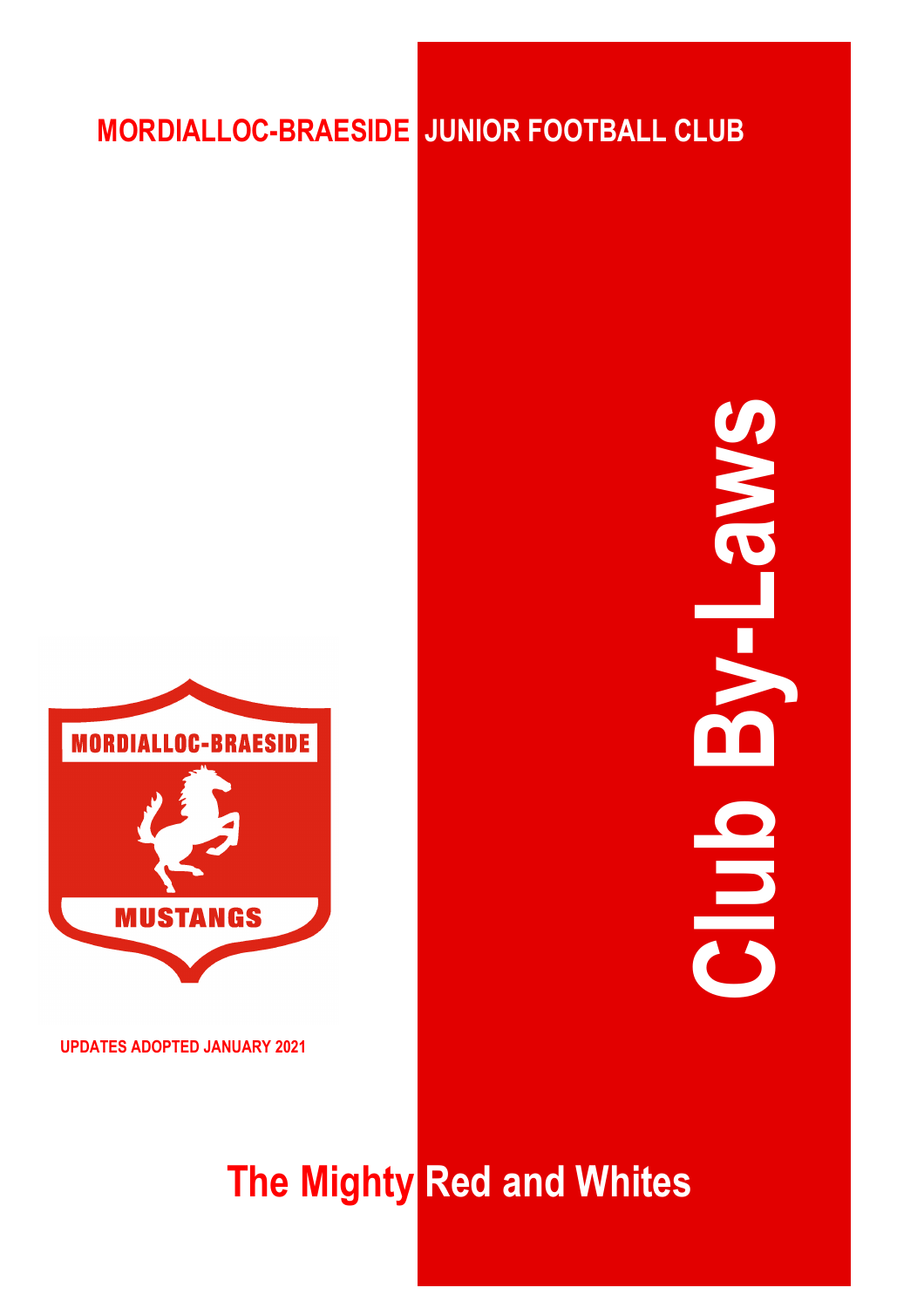### **CONTENTS:**

#### **SECTION ONE**

**The By-Laws for Administrative Issues**

| 1.  | <b>BACKGROUND</b>                               | page 3       |
|-----|-------------------------------------------------|--------------|
| 2.  | <b>OBJECTIVES</b>                               | page 3       |
| 3.  | <b>CLUB ADMINISTRATION</b>                      | page 3       |
| 4.  | <b>COMMITTEES</b>                               | page 4       |
| 5.  | DUTIES OF COMMITTEE MEMBERS                     | page 5       |
| 6.  | <b>DELEGATES</b>                                | page 7       |
| 7.  | <b>TEAM MANAGER</b>                             | page 7       |
| 8.  | <b>COACHES</b>                                  | page 7       |
| 9.  | <b>TRAINERS</b>                                 | page 8       |
| 10. | ADDITIONAL OFFICIALS, ATTENDANTS AND ASSISTANTS | page 8       |
| 11. | <b>PLAYING MEMBERS</b>                          | page 8       |
| 12. | DEFAULTS, DISPUTES AND PENALTIES                | pages 8 - 9  |
| 13. | <b>TROPHIES and AWARDS</b>                      | pages 9 - 10 |
| 14. | SOCIAL MEDIA, MEDIA AND INTERNET USAGE          | page 11      |
| 15. | <b>BANNERS</b>                                  | page 11      |
| 16. | SPONSORSHIP OF JUMPERS TO THE CLUB              | page 11      |
| 17. | USE OF MBJFC LOGO AND NAME                      | page 11      |

#### **SECTION TWO**

**The By-Laws for Members and Games**

| 1.  | MEMBER CONDUCT                               | page 12 |
|-----|----------------------------------------------|---------|
| 2.  | <b>UNIFORMS</b>                              | page 12 |
| 3.  | <b>TRAINING</b>                              | page 12 |
| 4.  | <b>MATCHES</b>                               | page 12 |
| 5.  | <b>REGISTRATIONS</b>                         | page 12 |
| 6.  | INJURY OR MEDICAL CONDITIONS                 | page 13 |
| 7.  | PARENTS and GUARDIANS                        | page 13 |
| 8.  | PROTECTIVE WEAR                              | page 13 |
| 9.  | <b>TEAM SELECTION</b>                        | page 13 |
| 10. | PLAYING IN HIGHER AGE DIVISION OR AGE GROUPS | page 13 |
| 11. | PLAYER PLACEMENT POLICY                      | page 13 |
| 12. | <b>ORDER-OFF RULE</b>                        | page 14 |
| 13. | <b>GROUND EQUIPMENT</b>                      | page 14 |
| 14. | <b>GROUND ALLOCATIONS</b>                    | page 14 |
| 15. | <b>MATCH REPORTS</b>                         | page 14 |
| 16. | DEVELOPMENT FILMING                          | page 14 |
|     |                                              |         |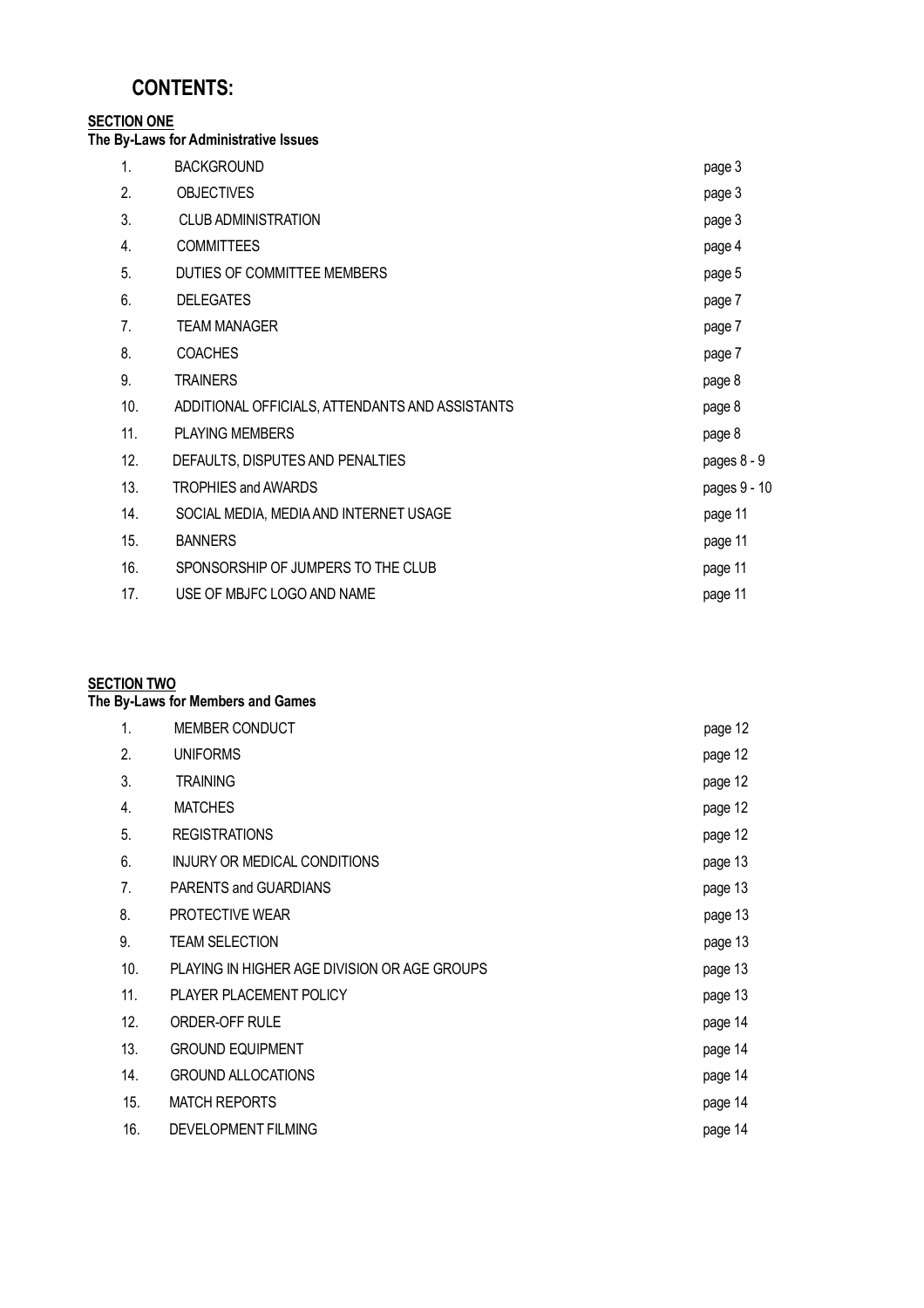## **SECTION ONE The By-Laws for Administrative Issues**

#### **1. BACKGROUND**

- 1.1 The name of the association is Mordialloc-Braeside Junior Football Club (Incorporated), and in these bylaws is referred to as the "Club".
- 1.2 These by-laws must be read in conjunction with the Club Rules. Where there is any inconsistency the Club Rules prevail.
- 1.3 These by-laws are in addition to the by-laws of South Metro Junior Football League ("League"). Where there is any inconsistency the League by-laws prevail.
- 1.4 The Club shall field teams in the League as determined appropriate by the Executive Committee and in so doing shall be bound to comply with the appropriate Rules and By-Laws of the League.

#### **2. OBJECTIVES**

The objectives of the Club shall be:

- 2.1 To conduct, promote, supervise and manage an Australian Rules Football Club.
- 2.2 To encourage and promote fellowship and sportsmanship amongst the youth of the district, and to participate with organisations having common purpose in the game.
- 2.3 To educate, train, coach and encourage those members of the Club interested in football.
- 2.4 To do all such things and acts conducive to the furtherance of the objectives and interests of the Club.

#### **3. CLUB ADMINISTRATION**

- 3.1 The Executive Committee shall comprise the Officers of the Club being the President, Senior and/or Junior Vice President, Secretary, Treasurer, and Registrar as well as the Match Committee Chairman/en. For Executive Committee meetings a quorum shall consist of any 3 members, including either the President or Vice President.
- 3.2 The Executive Committee shall have the right at all times to co-opt any person or member of the Club to attend any of its meetings. The co-opted person or member shall not have the right to vote.
- 3.3 Life Members have the same entitlements as Supportive Members without having to pay membership fees. In addition, Life Members shall be given Committee status.
- 3.4 Reserve funds are required to be maintained at a level of not less than 30% of subscription revenue recorded in the prior year. The term "reserve funds" is defined as the balance of cash held adjusted for any payable and receivable balances. For example, if the prior year subscription revenue is \$100,000, then the minimum level of reserve funds (at 30%) is to be \$30,000.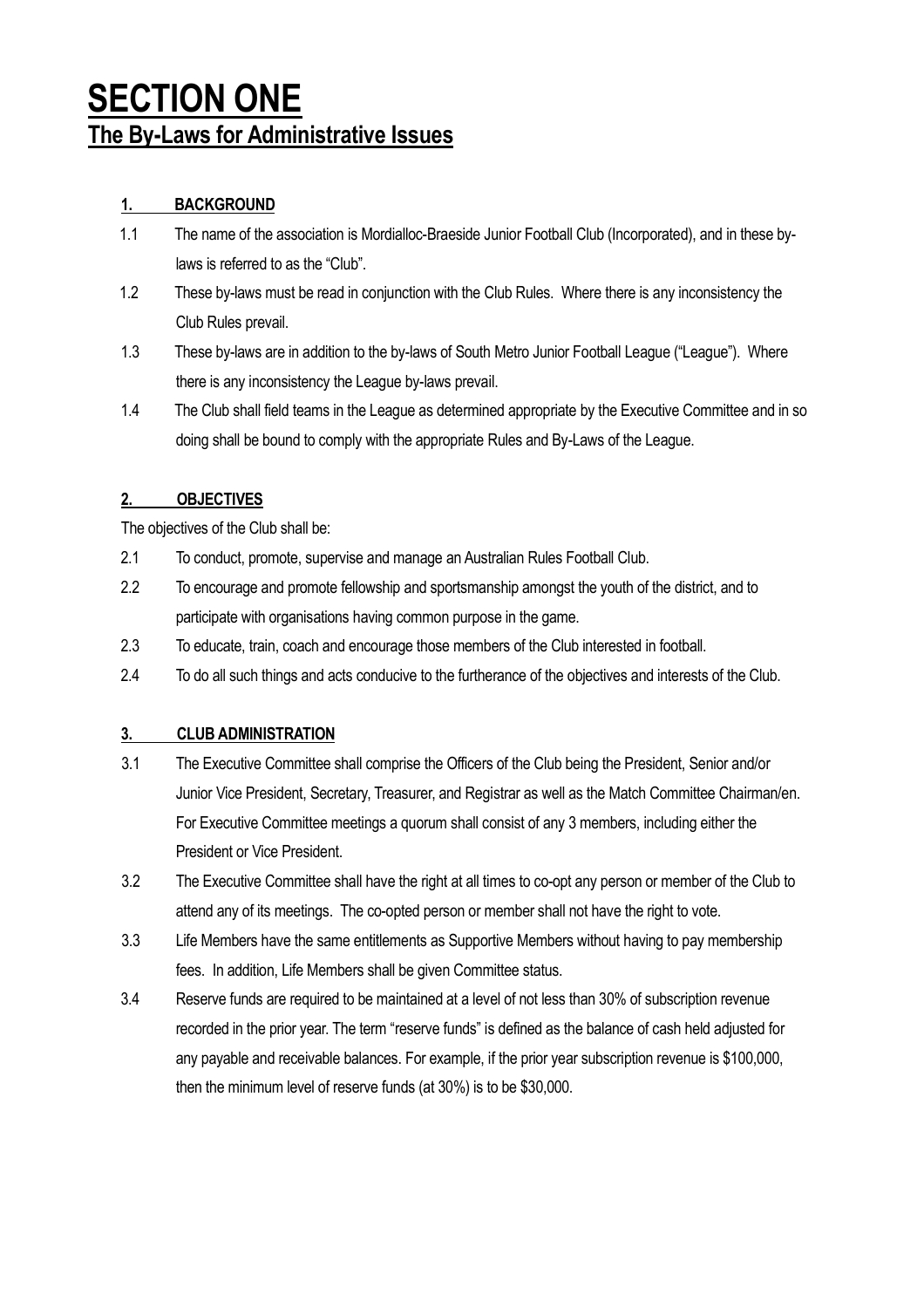#### **4. COMMITTEES**

#### 4.1 **MATCH COMMITTEE**

Shall consist of a Chairperson, Vice Chairperson, and a member of the Club. The Match Committee shall have the right to co-opt any person or member of the Club to attend its meetings - such persons shall not have the right to vote. Any other person or member wishing to raise business at Match Committee meetings shall do so in writing through the Chairperson.

A quorum at Match Committee meetings shall consist of 2 members of the Match Committee, one of whom shall be the Chairperson or Vice Chairperson. The Match Committee shall be responsible to the Executive Committee for all match play requirements.

#### 4.2 **SOCIAL COMMITTEE**

Shall consist of a Chairperson, Vice Chairperson and comprise other members of the Club. A quorum of Social Committee Members shall consist of any 2 members of the Social Committee, one of whom shall be either the Chairperson or Vice Chairperson.

The Social Committee shall be responsible to the Executive Committee for all matters relating to fund raising, social and promotional activities.

#### 4.3 **WALTER GALT COMMITTEE OF MANAGEMENT - FOOTBALL CLUB COMMITTEE**

The Club will participate in the Walter Galt Committee of Management. A Walter Galt Committee of Management - Football Club Committee shall be formed and representatives will be appointed by the Committee for a period of 12 months. This committee will comprise of 4 representatives who are members of the Club, of which 2 representatives must be a members of the Committee.

A quorum of the Walter Galt Committee of Management – Football Club Committee shall be 2 and must include a member of the Committee. The Walter Galt Committee of Management – Football Club Committee is a sub-committee of the Committee will report to the Committee on all matters to do with the shared facilities. As required this Committee will meet with other Clubs involved in the Walter Galt Committee of Management Scheme.

#### 4.4 **DISCIPLINARY COMMITTEE**

Shall consist of a Chairperson, Vice Chairperson and comprise other members of the Club. Its 4 members must be members of the Club, with 2 current sitting committee members and must include either the President, Senior Vice President, Junior Vice President, Match Committee Chairman or Incident Officer.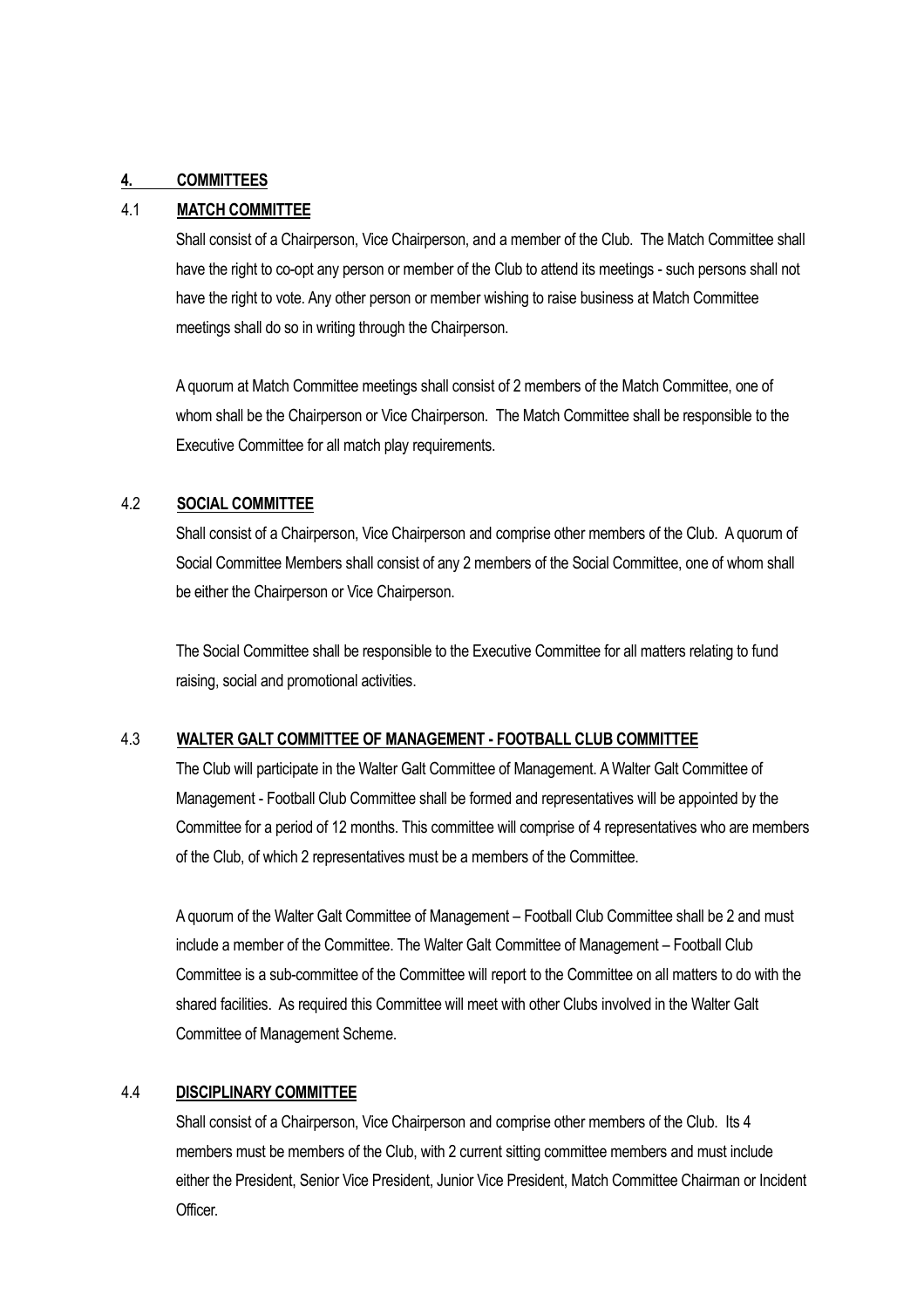A quorum of Disciplinary Committee Members shall consist of 3 members of the Disciplinary Committee, one of whom shall be the Chairperson or Vice Chairperson.

The Disciplinary Committee shall be responsible to the Executive Committee for all matters relating to investigation and dealing with internal disciplinary matters with all member types.

#### 4.5 **SPONSORSHIP/GRANTS COMMITTEE**

Shall consist of a Chairperson, Vice Chairperson and comprise other members of the Club. A quorum of Sponsorship/Grants Committee Members shall consist of any 2 members of the Sponsorship/Grants Committee, one of whom shall be either the Chairperson or Vice Chairperson.

The Sponsorship/Grants Committee shall be responsible to the Executive Committee for all matters relating to sponsorship and grant applications.

#### 4.6 **OTHER COMMITTEES**

Other Committees may be formed as required by the Executive Committee or Committee, to perform specific tasks, as deemed appropriate from time to time.

#### **5. DUTIES OF COMMITTEE MEMBERS**

- 5.1 The various roles and responsibilities of Committee Members are described in the Club's Committee Position Description documents which are available on the Club's website or upon request from the Club Secretary. The documents are reviewed annually by the Committee. Any amendments to these documents must be approved by the Committee. Clause 5.2 to 5.12 summarise some of the Committee Members roles and responsibilities. All Committee members must meet the League's requirements to fulfil the role (WWCC, Everproof, etc).
- 5.2 The President (Executive) shall preside at all meetings of the Club proper with the exception of Committee's having a Chairperson specifically appointed. The President shall ensure all business is conducted in a proper manner. The President shall be one of three signatories to the Club's accounts.
- 5.3 The Senior and/or Junior Vice Presidents (Executive). The Vice President, in the absence of the President, shall assume all responsibilities held by the President and shall be afforded all rights normally afforded to the President. If applicable, in the absence of both the President and Senior Vice President, the Junior Vice President shall assume all responsibilities held by the President and shall have all the rights normally afforded to the President.
- 5.4 The Secretary (Executive) shall be the executive agent of the Club (previously known as the Public Officer) and shall be responsible for all administrative and secretarial duties. The Secretary shall have the power to act on behalf of the Executive Committee or other Committees as requested in the case of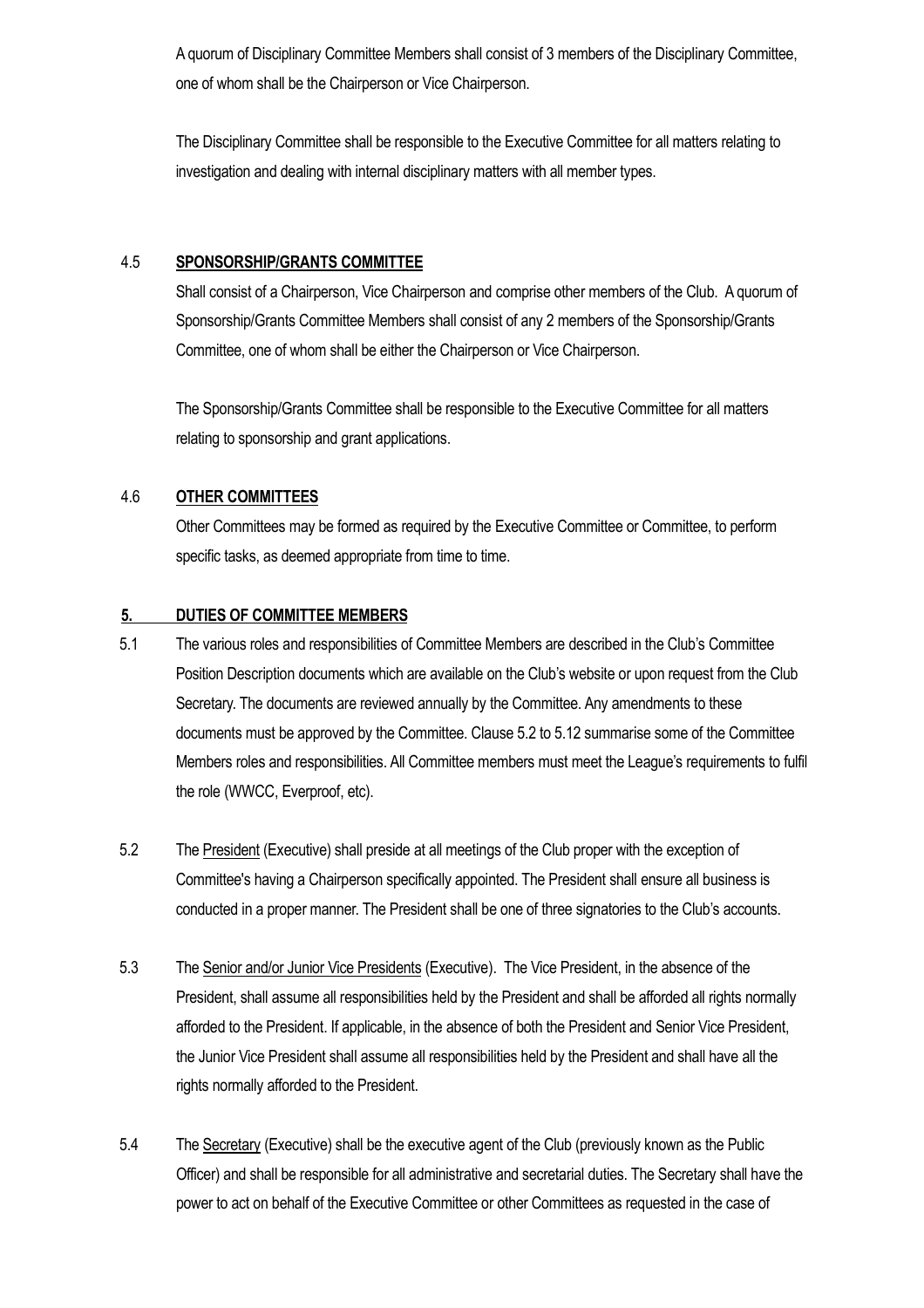emergencies or urgent business. The Secretary shall be one of three signatories to the Club's accounts. The Secretary shall be the first point of contact for representatives from local government and the League.

- 5.5 The Treasurer (Executive) shall execute the Club's financial budgeting, accounting preparation and submission of balance sheets and interim reports to meetings as required. The Treasurer shall be one of three signatories to the Club's accounts.
- 5.6 The Registrar (Executive) is responsible for the registration of all Club members in accordance with the Rules and the League.
- 5.7 Match Committee Chairperson (Executive) shall execute all match play requirements. These will concern equipment for match play, services for match play and personnel for match play.
- 5.8 Social Committee Chairperson (General) shall execute all matters relating to fund raising, social and promotional activities.
- 5.9 The Equipment Coordinator (General) shall be in control of stock, keep records and storage of Club Equipment including jumpers, footballs, medical & training equipment, and other items as required and deemed necessary to provide for the teams of the Club.
- 5.10 The Building & Grounds Coordinator (General) is to ensure that the playing fields are marked out correctly for the days scheduled games. He/she is also responsible for organising any internal maintenance required to the club rooms and change rooms.
- 5.11 The Merchandise Coordinator (General) shall be in control of stock, keep records and storage of Club Merchandise, and other items as required and deemed necessary for the Club.
- 5.12 The First Aid Trainer Coordinator (General) shall be responsible for the training of all team first aid trainers/ERC. He/she shall maintain records of all injuries sustained to Club members. He/she shall coordinator rosters for Ground First Aid Officers for all home game venues.
- 5.13 The Girls' Football Coordinator (General) shall be responsible for the recruitment, retention and development of Girls' Football at the Club.
- 5.14 The Sponsorship/Grant Coordinator (General) shall execute all matters relating to sponsorship and/or grant applications relating to the Club.
- 5.15 The Team Manager Coordinator (General) shall execute all matters relating to the recruitment, support, guidance and retention of Team Managers for all teams.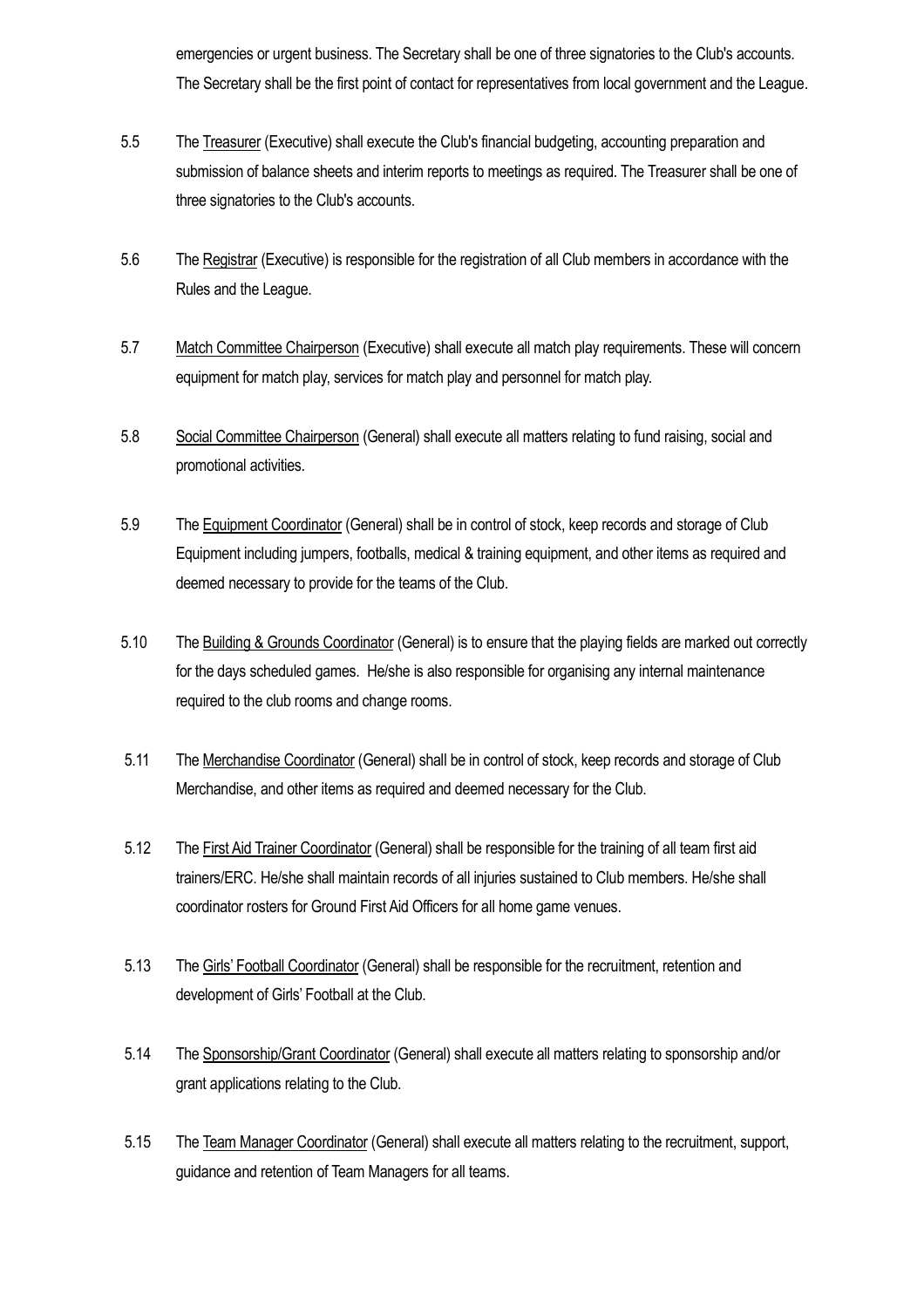- 5.16 The Tech Systems/Website Coordinator (General) shall execute all matters relating to IT systems that the Club relies on, including but not limited to, the website and email hosting systems.
- 5.17 The Social Media/Newsletter Coordinator (General) shall be responsible for the social media platforms maintained by the Club and the creation/distribution of the Club's regular newsletter.
- 5.18 The Incident Officer (General) shall be responsible for maintaining all Club disciplinary incidents, coordinating investigations and Disciplinary Committee meetings. The Incident Officer shall be the first point of contact for representatives from other SMJFL Clubs and the League where a complaint is made.
- 5.19 The Statistician (General) shall be responsible for maintaining all Club statistics.
- 5.20 The Auskick Liaison (General) shall be the first point of contact for representatives from Parkdale Auskick and work with Parkdale Auskick to implement the standing MOU.
- 5.21 The Parkdale Vultures Liaison (General) shall be the first point of contact for representatives from Parkdale Vultures FC and work with Parkdale Vultures FC to implement the standing MOU.
- 5.22 The Supplier Coordinator (General) will work with all committee members to ensure best practice is implemented in the recruitment, engagement and retention of suppliers for the Club.
- 5.23 It will be the duty of the elected Chairpersons and Vice Chairpersons to arrange their Committees. The structure and organisation will follow accepted Committee lines.

#### **6. DELEGATES**

The Club shall appoint the number of delegates necessary to represent the Club at League or Association meetings. Delegates will be required to furnish a report of all business transacted at each meeting of the League (or Association) to each meeting of the Match Committee and/or Committee meetings. If appropriate, the delegates will endeavour to attire themselves in Club clothing.

#### **7. TEAM MANAGER**

- 7.1 A Team Manager shall be appointed for each team of the Club and he/she shall be responsible for the orderly conduct of each match or game played by the team under their control.
- 7.2 The Team Manager shall be responsible for all Club game day equipment used by their team in the conduct of such games, training and matches and for the recording of all players. This equipment shall be returned to the Club at the end of the season, or at a date nominated by the Club.
- 7.3 He/she shall also handle all papers relating to voting for player awards within the Club. Each Team Manager must meet the League's requirements to fulfill the role (WWCC, Everproof, etc).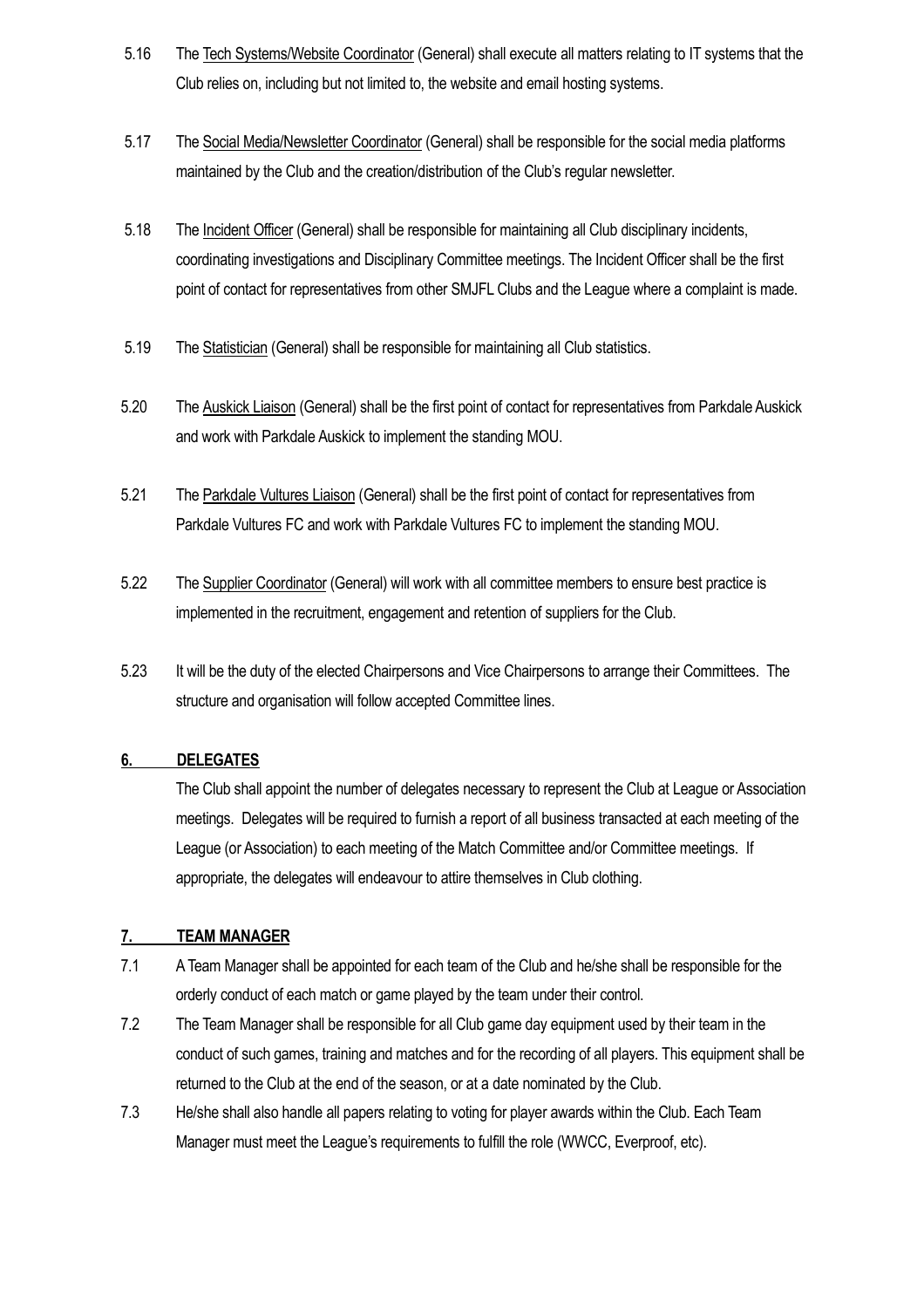#### **8. COACHES**

- 8.1 A coach shall be appointed annually for each team of the Club by the Match Committee. Unless there are extenuating circumstances no coach shall be appointed as a coach for more than two consecutive years in relation to the same team.
- 8.2 Applications for the positions of coach shall be sought by way of advertisement. The method of advertisement shall be determined by the Committee. All applications for a coaching position shall be in writing to the Match Committee. Prior to any coach being appointed, the Match Committee must put forward their recommendations to the Committee for approval and ratification.
- 8.3 Positions of coach shall be deemed to become vacant immediately following the last game in which a team of the Club competes in a playing season.
- 8.4 Coaches shall be responsible for the training of players and for the orderly behaviour of players whilst on and off the field.
- 8.5 Each Coach and Assistant Coach must meet the League's requirements to fulfill the role (WWCC, Everproof, etc).
- 8.6 The Coach shall be responsible for all Club training equipment used by their team, and all items are to be returned to the Club at the end of the season, or at a date nominated by the Club.

#### **9. TRAINERS**

Each team shall appoint a trainer to attend to on-field injuries. Trainers must have the necessary level of sports or first aid qualification as well as ERC qualification as determined by the Club and must be at the level that is at least equivalent the standard set by the League. Each team is given suitable first aid equipment. Each Trainer must meet the League's requirements to fulfill the role (WWCC, Everproof, etc).

#### **10. ADDITIONAL OFFICIALS, ATTENDANTS AND ASSISTANTS**

The Executive Committee shall have the power to appoint additional officials. Such additional officials shall be appointed and shall perform the required duties without financial remuneration unless determined otherwise by the Executive Committee.

#### **11. PLAYING MEMBERS**

- 11.1 Refer to MBJFC's Payment Policy document (available on the MBJFC website or upon request from the Club Secretary) regarding payment of Club fees.
- 11.2 The Club absolves itself from any financial or legal responsibility for damages arising in respect of players suffering injury or loss as a result of participation in any and all of the activities of the Club.
- 11.3 (a) Under normal circumstances playing members of the Club will be registered and play in their respective age group.
	- (b) Playing members of the Club requesting to play in older age teams must comply with the League by-laws, Club policies and obtain the consent of the Match Committee.
- 11.4 Under normal circumstances all playing members of the Club who attend training at least once per week shall be entitled to play as per the following:
	- a. For age groups from Under 8 to Under 12's players shall be entitled to a minimum of THREE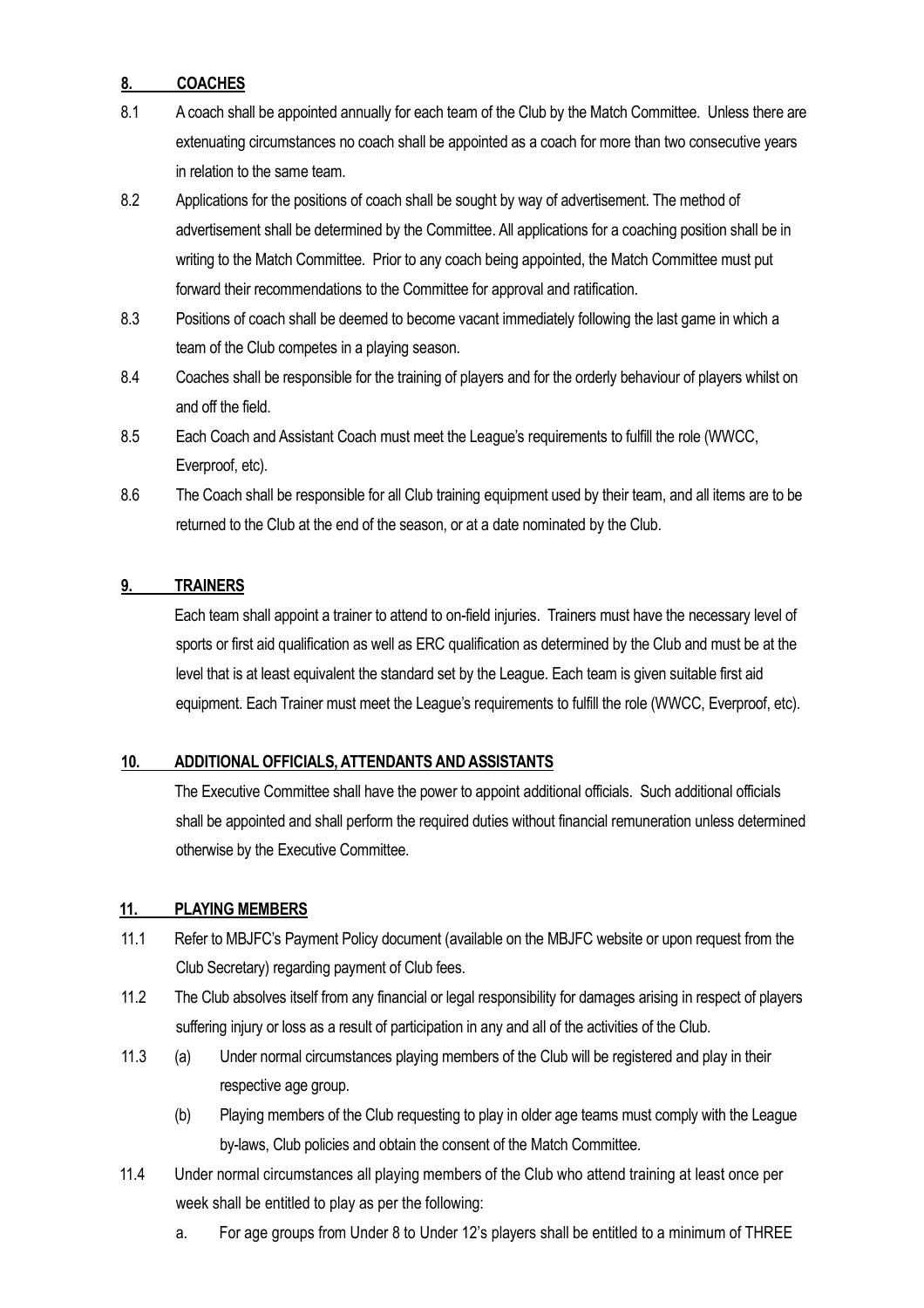QUARTERS A GAME each week except during finals series where the length of playing time shall BE A MINIMUM OF ONE HALF, in total time.

b. For age groups Under 13's and above, players shall be entitled to play a minimum of HALF A GAME each week except during finals series where the length of playing time shall BE A MINIMUM OF ONE QUARTER, in total time.

#### **12. DEFAULTS, DISPUTES AND PENALTIES**

- 12.1 Any disputes or complaints from any office bearer, player or members shall be dealt with in accordance with the Club Rules.
- 12.2 The Coaches, Assistant Coaches and Team Managers shall have the power to report any act of misconduct by a member. Any member so reported for an offence, shall be dealt with by the Disciplinary Sub-Committee.
- 12.3 All issues relating to on-field activities should initially be discussed with the relevant Team Manager. If the issue cannot be resolved satisfactorily, details are to be forwarded to the Disciplinary Sub-Committee who shall determine what action is needed to resolve the issue.
- 12.4 It is a disciplinary offence for a Playing member of the club to be :-
	- (a) affected by illegal drugs.

(b) under the influence of alcohol, while being in the vicinity of the Club Rooms and Playing fields. The Disciplinary Sub-Committee will deal with any offenders as they see fit.

12.5 Any member who has been suspended or expelled by the Disciplinary Sub-Committee must submit a letter of request for membership upon the start of the new season. Re-entry of membership will be at the discretion of the Disciplinary Sub-Committee in consultation with the Executive Committee.

#### **13. TROPHIES and AWARDS**

- 13.1 Each team shall distribute awards at the end of the season. This is in addition to the participation trophy (U8 U14 Mixed and all Girls teams) and medallion (U15 - U17.5) that all players receive. Club votes are tallied to determine the Best & Fairest trophies. In the case of a tie, there is no count back rule. Each player who has tied will be awarded a trophy of equal recognition. The additional awards are determined by the Coach and Team Manager at the annual Vote Count Night and support is sought by the Committee where required. These awards are:
	- First Best & Fairest
	- Second Best & Fairest
	- Third Best & Fairest
	- Coaches Award
	- Most Improved
	- Best Finals/Carnival Player (if applicable)
	- Most Dedicated
	- Encouragement Award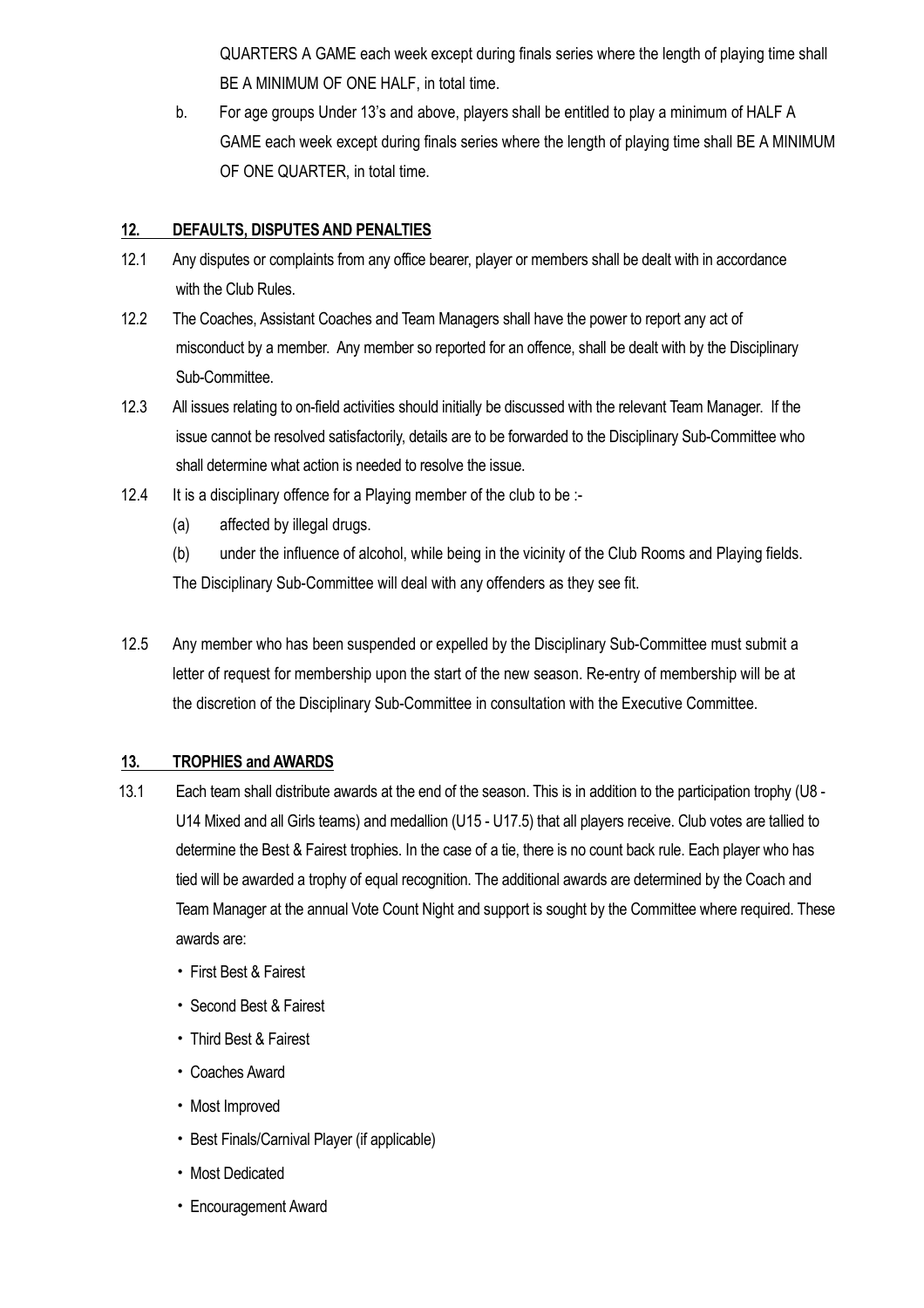- 13.2 In addition to the team awards (refer Clause 13.1), there are additional awards distributed at the end of the season for particular age groups. These awards are:
	- (a) Matthew O'Leary Memorial Goal Kicking Award for the player who kicks the most goals in the season, (including Finals), from any age group. In the event of a tie each person will be awarded a trophy.
	- (b) Val Prosser Award for Under 16's Boys Best & Fairest (per team) *(as voted).* In the event of a tie each person will be awarded a trophy.
	- (c) Matthew Alves Award for Under 14's (per Boys and Girls team) in memory of Matthew's dedication to the Club. This award is given to the player who is voted in 4th position of the team's B&F count. In the event of a tie each person will be awarded a trophy.
	- (d) Judi Boyd Award for Highest Girls Age group Best & Fairest (per team) *(as voted).* In the event of a tie each person will be awarded a trophy.
	- (e) Peta Hope Memorial Award is awarded to one Under 15 Boys player and one U15 Girls player meeting the criteria (based on age, not age group played) below.
		- 1. Years with the Club (from 8's, 9's or 10's continuous)
		- 2. Training Attendance (weekly attendance)
		- 3. Attitude & Demeanour (towards team mates, training, playing and the Club)
		- 4. Respect for Authority
		- 5. Club Spirit (Keen and helps around the Club)
		- 6. Achievements (Awards etc)
		- 7. Each gender must have a minimum of 10 eligible players for the award to go ahead in that season for that gender separately.

The voting criteria is:

- Each main Coach (not assistant coach) for any of the prior years of the current U15s players is eligible to participate
- Each coach must be a current member of MBJFC
- Each coach is entitled to one vote for each year that they have coached (for a coach that coached two years will receive two votes, a coach that coached four years will receive four votes)
- All eligible coaches will receive the full list of eligible U15 players, both boys and girls, and can use their votes towards any of the players on the list
- If a coach has more than one vote, they can allocate their votes as they choose for example, they may wish to use all of their votes on one player, or a mix of their votes on multiple players
- Correspondence to the coaches, and collation of the votes, will be done by an MBJFC Committee Person that is not affiliated with current year's U15 players, to ensure it is done without bias
- (f) Sportsmanship Award for U17's Boys (per team) is for the player who has met the criteria during the season. This award is determined by the Coach and Team Manager at the annual Vote Count Night and support is sought by the Committee where required.
	- 1. Are a team player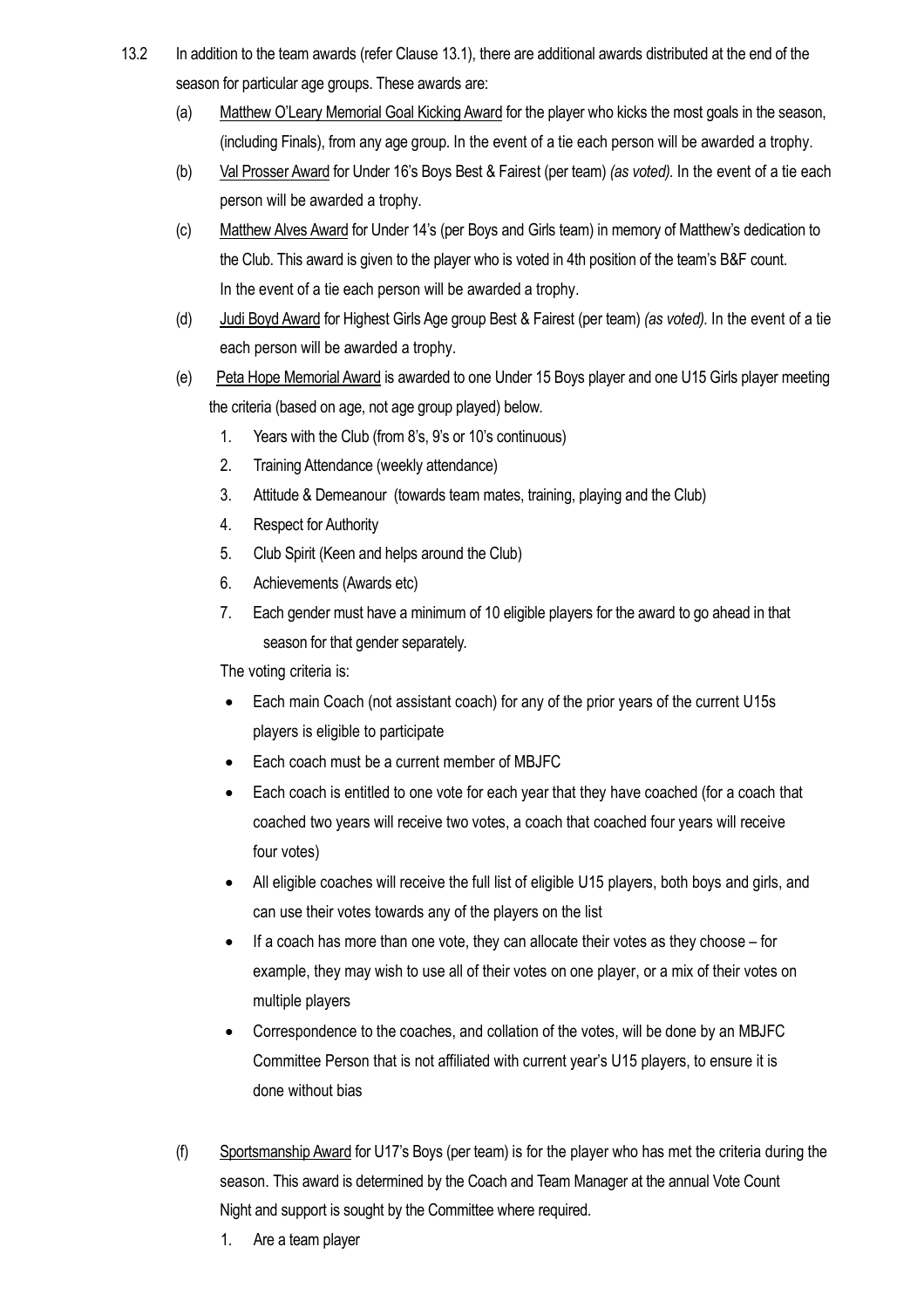- 2. Have played within the rules of the game
- 3. Have not been sent off the ground
- 4. Have not been reported
- 5. Have played a minimum of seven games within the Under 17's
- 13.3 Individual awards are also distributed during the season. These awards are:
	- (a) 50, 100 & 150 MBJFC Game and Coaching Milestone trophies. Players or Coaches reaching their 100 Game milestone have their name added to the 100 Games Honour Board in the year they achieve their 100 games. When the recognised player or Coach leaves the Club, the total number of games played, or coached, for the Club goes besides their name on the honour board.
	- (b) The Les Paten Memorial Best Clubperson Award is voted by the Committee on a 3, 2, 1, vote count. It is given to the most worthy Club volunteer for the award, for their commitment and work for the Club. In the event of a tie each person will be awarded a trophy. The recipient can be any Club member - player, parent, committee, Life Member, Supportive Member.
	- (c) A Club Service Award is issued to recognise dedication and voluntary service to the Club. It is given to those members of the Club who have contributed over a period of 5/10/15 years (not necessarily concurrent) in one or more of the following roles. Multiple roles, i.e.; Coach and Committee in the same calendar year does not constitute 2 years service:
		- Coach
		- Assistant Coach
		- Team Manager
		- Runner (if single person fulfilling the role within one season)
		- Trainer (if single person or job share with only one other person fulfilling the role within one season)
		- Club Team Umpire (modified rules games only) (if single person or job share with only one other person fulfilling the role within one season)
		- Committee Member
		- Match Committee Member
		- Disciplinary Sub Committee Member, and/or
		- Player Advocate
- 13.4 The Club will distribute awards to Grand Final players at the end of the season as follows:
	- (a) Each player and team official of the winning side will receive a pennant listing all player and team official's names.
	- (b) Each player of a runner-up side will receive an engraved medallion.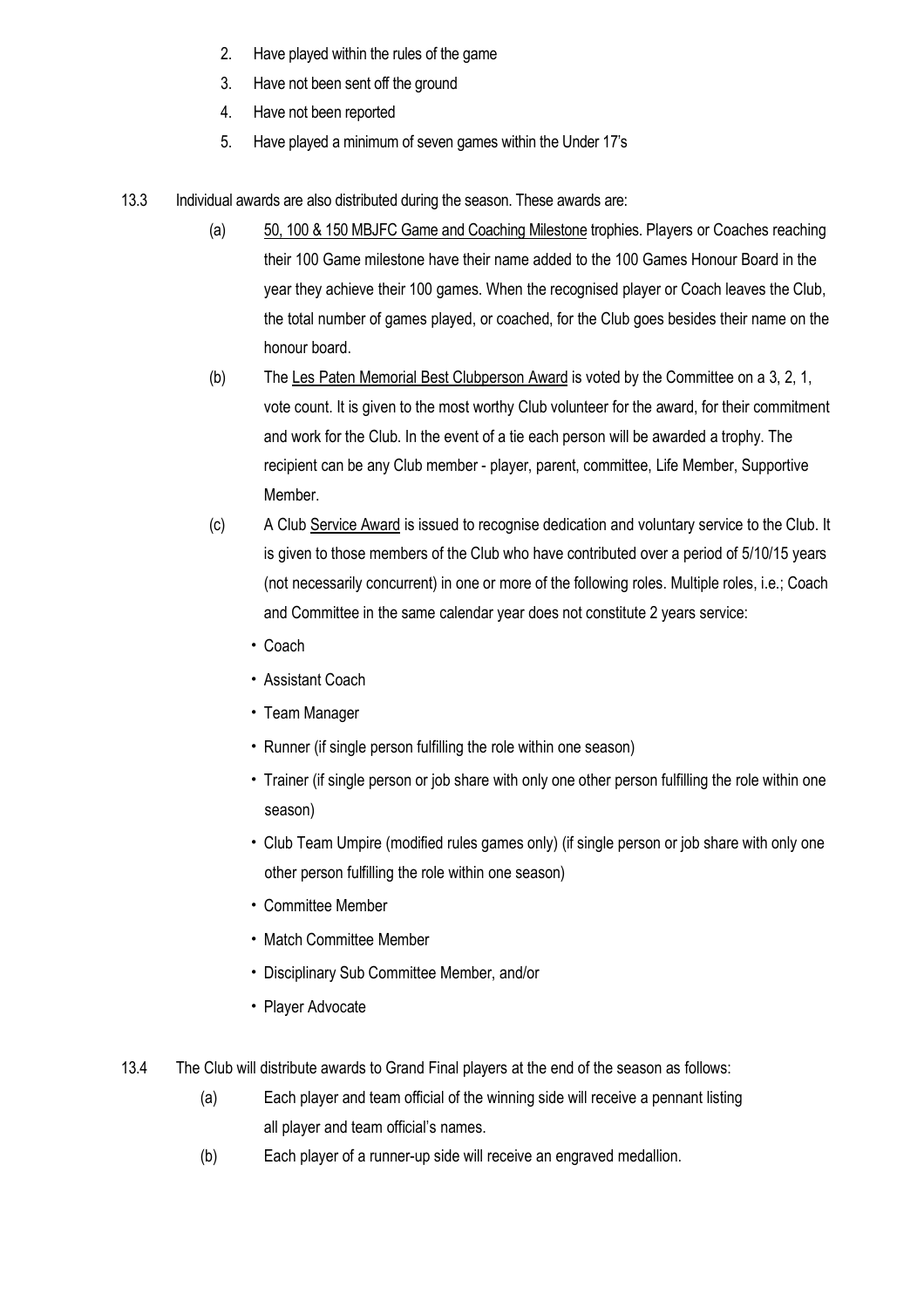#### **14. SOCIAL MEDIA, MEDIAAND INTERNET USAGE**

- 14.1 The Club operates a number of social media platforms and a website, and as determined by the Executive Committee, includes, but is not limited to pages on FaceBook, Twitter, Instagram and mobile apps.
- 14.2 Photos and images of current Members will be used on all sites and permission is assumed at registration, unless otherwise indicated. These photos will represent the Club during games, training or at Club events.
- 14.3 The President is the only member of the Club authorised and permitted to speak on behalf of the Club to any media representative.
- 14.4 Any parent, player or member of the Club who posts, writes or distributes any negative or disparaging comments about the Club, the League, any Club affiliated with the League not limited to its players or members may be subject to disciplinary action.

#### **15. BANNERS**

- 15.1 In the event a player is playing a milestone game (i.e.  $50<sup>th</sup>$ , 100<sup>th</sup> game etc), the Club encourages the player's family to arrange a banner on the ground to run through at the commencement of the game to celebrate the milestone.
- 15.2 The banner must be purchased at the player's family's cost and the Club is not liable for any costs and/or injuries associated with the banner.
- 15.3 All care must be taken in positioning the banner and must be at least 2m in from the boundary line so as to avoid fences, drains, grates or any other hazardous areas.

#### **16. SPONSORSHIP OF JUMPERS TO THE CLUB**

- 16.1 The Club is responsible for approving all jumper sponsors, and all sponsored jumpers belong to the Club. All jumpers will be ordered and purchased by the Club. The Club is not obligated to purchase additional jumpers of the same sponsor.
- 16.2 A sponsored set consists of 25 x jumpers (numbered 1 through to 25 unless otherwise arranged by the Club) or more if approved by the Club. The Club is responsible to supply additional team jumpers if that team exceeds 25 players and are not obligated to modify these jumpers to include the sponsor's name.
- 16.3 Sponsors may request which team is to receive their sponsored jumpers, however the Club's Executive Committee will have the final decision based on the Club's requirements for new jumper sets.
- 16.4 Sponsor's logo will only be on the back of the jumper, as per the League requirements.
- 16.5 Every effort will be made by the Club to keep the set complete but this may not be the case from year to year.
- 16.6 Modified Rules jumpers must be long sleeve.
- 16.7 All jumper sponsors are to receive acknowledgement according to their level of sponsorship.
- 16.8 The Club at its discretion, can without notice, terminate the sponsor from being a jumper sponsor.
- 16.9 Jumpers will remain in circulation at the discretion of the General Committee save that they will be worn in at least the year in which the sponsor signed the agreement.

#### **17. USE OF MBJFC LOGO AND NAME**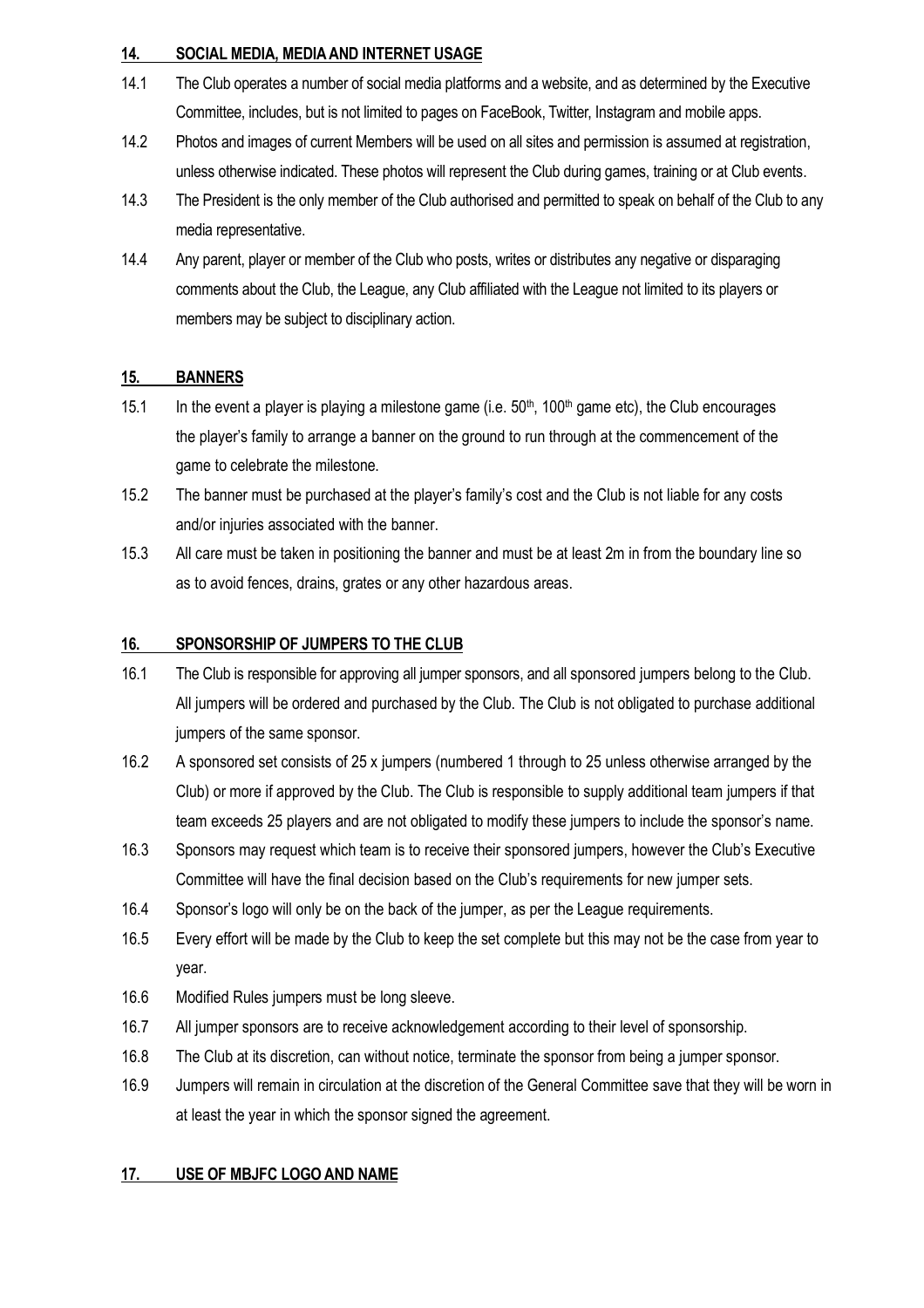17.1 The Club reserves the right to have the Committee approve or deny the use of the Club's logo and/or name in any manner. All apparel designed and produced showing the Club's logo and/or name must be done under the approval of the Club.

## **SECTION TWO The By-Laws for Members and Games**

#### **1. MEMBER CONDUCT**

The Club has multiple Codes of Conduct documents in place and they are available on the Club's website or upon request from the Club Secretary. The policies are reviewed annually by the Executive Committee prior to Registration Day. Any amendments to these policies must be approved by the Committee.

#### **2. UNIFORMS**

- 2.1 Players are to purchase their own shorts (League approved red for home games and white for away games), socks (League approved) and football boots.
- 2.2 The Club jumper remains the property of the Club and shall be returned to the Team Manager at the end of the last game of the season.
- 2.3 Jumpers are only to be worn at Club organised activities and are not to be used for other activities.

#### **3. TRAINING**

- 3.1 Training times are set by the Match Committee in consultation with the Coach, and players are expected to attend regularly.
- 3.2 Players are responsible to notify the Coach or Team Manager if they cannot attend training.
- 3.3 Players are expected to attend training whilst under suspension by the League or the Club.

#### **4. MATCHES**

- 4.1 A player who is unavailable for a match, must contact the Coach or Team Manager as soon as possible.
- 4.2 Players are expected to assemble, prior to a match, at the time and location as stated by the Coach or Team Manager.

#### **5. REGISTRATIONS**

- 5.1 A player must be registered with the Club and the League before he/she may play in a match.
- 5.2 The online registration form must be completed and processed by the Club and League before a player can play in a match.
- 5.3 The Club registration fee must be paid in accordance with the Club's By-Laws.
- 5.4 A new registration form needs to be completed at the commencement of each season.
- 5.5 Suitable proof of date of birth, as specified by the League, must be submitted to the Club Registrar prior to playing their first game with the club. Proof of date of birth does not need to be provided for any subsequent years' registrations.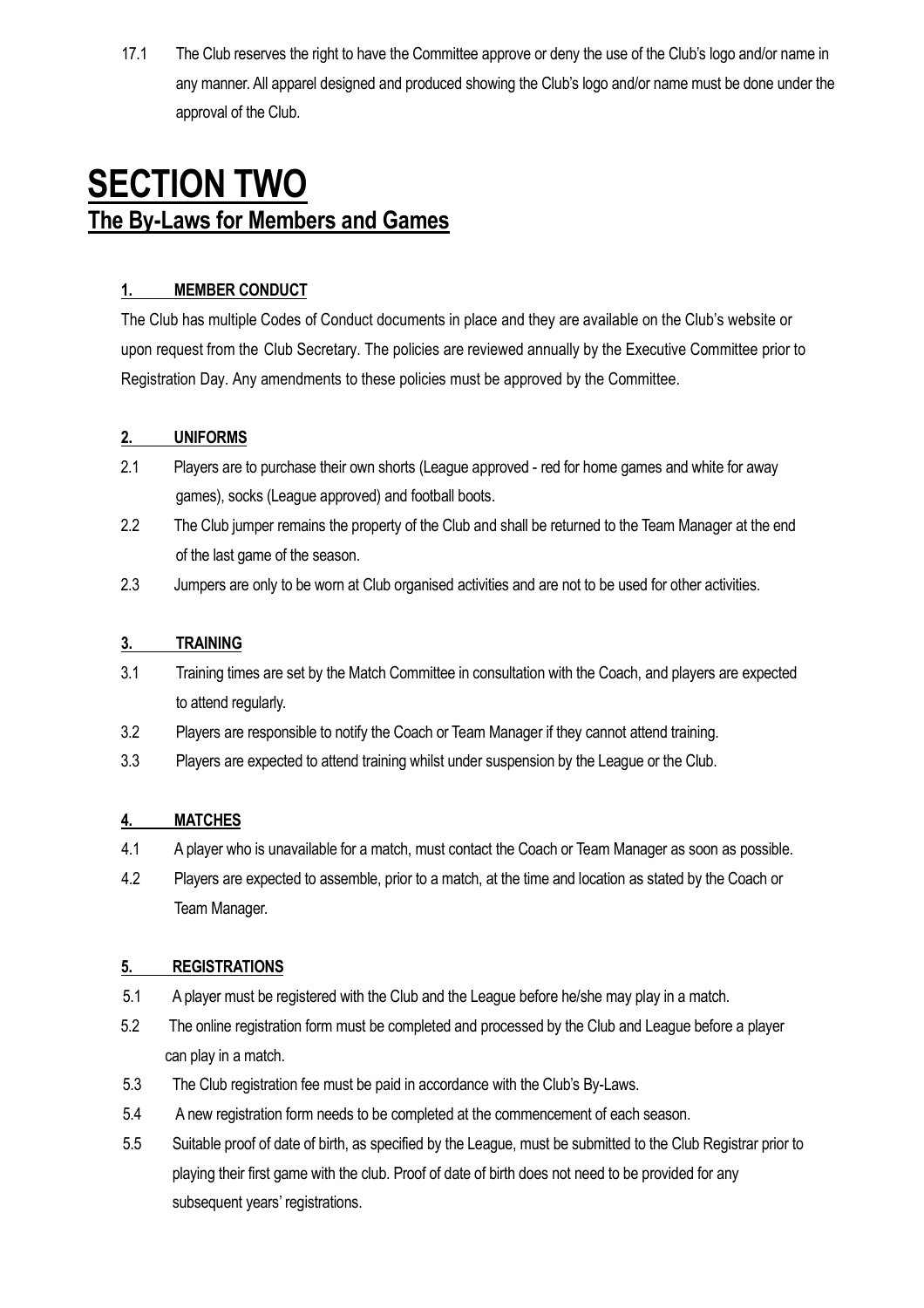5.6 The Club Committee will determine if a membership can be processed and accepted when transferring from another Club and disciplinary action has been taken by the member's previous Club/s.

#### **6. INJURY OR MEDICAL CONDITIONS**

- 6.1 To satisfy insurance requirements, any player with an injury must inform the Coach or Team Manager immediately and complete the injury form. The player must abide by the Official's decision as to whether he/she may play in a match or train.
- 6.2 The Club takes no responsibility for any injury sustained by any player and suggests that players should be covered by a health benefits scheme or a private insurance policy.
- 6.3 It is the responsibility of the player's parent or guardian to provide information to the Club, via the Team Manager, relating to any injury, medical condition, preventative measures or allergies relevant to the player.

#### **7. PARENTS and GUARDIANS**

Parents/Guardians have the responsibility to ensure their children will be safely transported to and from the Club for training and home and away games. Parent/Guardians are encouraged to attend training for U8 - U12 players.

#### **8. PROTECTIVE WEAR**

For the protection of players, the Club strongly encourages the use of approved helmets and mouth guards in all home and away games and training sessions.

#### **9. TEAM SELECTION**

- 9.1 All players, regardless of ability, are to be treated equally and be given the opportunity to play football on a regular basis. However, players may be last choice (*or excluded*) for selection if:
	- (a) Players have regularly not attended training without a reasonable excuse
	- (b) The player is under suspension from the League or the Club
- 9.2 Team Officials must inform a player as to why he/she is not selected in a team.
- 9.3 The Club will stream players from Under 12s onwards in accordance with its Streaming Policy.

#### **10. PLAYING IN HIGHER AGE DIVISION OR AGE GROUPS**

- 10.1 No player may play in a higher division or age group unless both Coaches agree AND parent/s consent is obtained. If the move is permanent, the Match Committee must provide its consent.
- 10.2 Players can only play up a maximum of one age group on a permanent basis. Players can only play up a maximum of two age groups when filling in. If the player is playing up two age groups then consent from the player's parent and an Executive Committee member is required.' .
- 10.3 When players from a younger aged team, fill in to make up team numbers in an older age team, they shall not be given time on the field in preference over the regular team players. The purpose of this by-law is to provide extra players to a team when that team has less than then number of players permitted on the ground and is to provide an INTERCHANGE BENCH. This is to include Finals Matches.